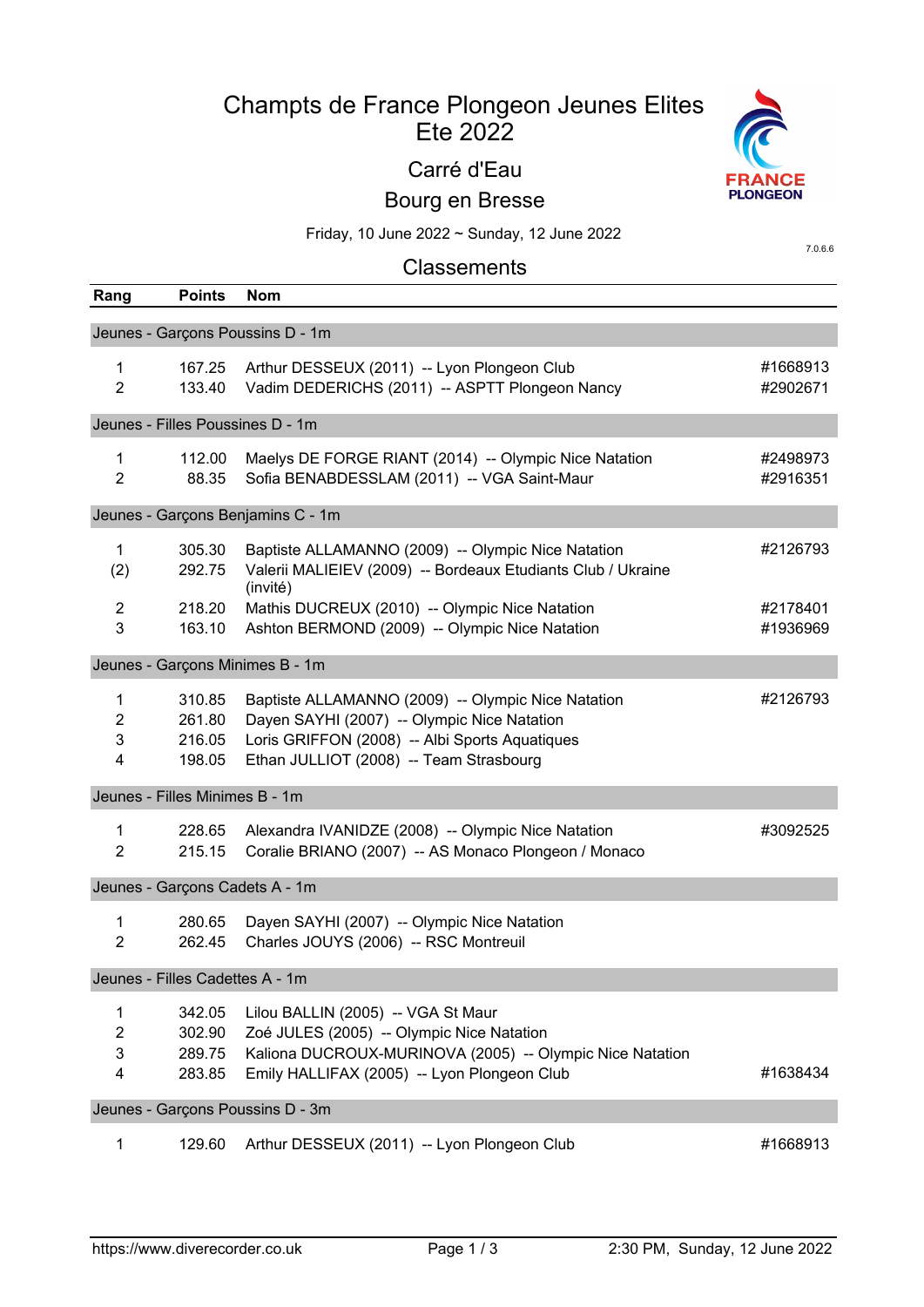| Rang           | <b>Points</b>                   | <b>Nom</b>                                                               |          |
|----------------|---------------------------------|--------------------------------------------------------------------------|----------|
|                |                                 |                                                                          |          |
|                |                                 | Jeunes - Garçons Benjamins C - 3m                                        |          |
| (1)            | 326.85                          | Valerii MALIEIEV (2009) -- Bordeaux Etudiants Club / Ukraine<br>(invité) |          |
| 1              | 301.75                          | Baptiste ALLAMANNO (2009) -- Olympic Nice Natation                       | #2126793 |
| $\overline{2}$ | 226.70                          | Mathis DUCREUX (2010) -- Olympic Nice Natation                           | #2178401 |
| 3              | 143.20                          | Ashton BERMOND (2009) -- Olympic Nice Natation                           | #1936969 |
|                |                                 | Jeunes - Garçons Minimes B - 3m                                          |          |
| (1)            | 402.50                          | Valerii MALIEIEV (2009) -- Bordeaux Etudiants Club / Ukraine<br>(invité) |          |
| 1              | 369.70                          | Baptiste ALLAMANNO (2009) -- Olympic Nice Natation                       | #2126793 |
| $\overline{2}$ | 264.50                          | Dayen SAYHI (2007) -- Olympic Nice Natation                              |          |
|                | Jeunes - Filles Minimes B - 3m  |                                                                          |          |
| 1              | 212.35                          | Coralie BRIANO (2007) -- AS Monaco Plongeon / Monaco                     |          |
| $\overline{2}$ | 201.05                          | Alexandra IVANIDZE (2008) -- Olympic Nice Natation                       | #3092525 |
|                | Jeunes - Garçons Cadets A - 3m  |                                                                          |          |
|                |                                 |                                                                          |          |
| 1              | 326.35                          | Charles JOUYS (2006) -- RSC Montreuil                                    |          |
| $\overline{2}$ | 271.15                          | Dayen SAYHI (2007) -- Olympic Nice Natation                              |          |
|                | Jeunes - Filles Cadettes A - 3m |                                                                          |          |
| 1              | 334.20                          | Zoé JULES (2005) -- Olympic Nice Natation                                |          |
| $\overline{2}$ | 324.50                          | Lilou BALLIN (2005) -- VGA St Maur                                       |          |
| 3              | 310.45                          | Kaliona DUCROUX-MURINOVA (2005) -- Olympic Nice Natation                 |          |
|                |                                 | Jeunes - Garçons Benjamins C - 5m                                        |          |
| (1)            | 299.75                          | Valerii MALIEIEV (2009) -- Bordeaux Etudiants Club / Ukraine<br>(invité) |          |
| $\mathbf{1}$   |                                 | 227.70 Baptiste ALLAMANNO (2009) -- Olympic Nice Natation                | #2126793 |
| $\overline{2}$ | 142.55                          | Mathis DUCREUX (2010) -- Olympic Nice Natation                           | #2178401 |
|                |                                 | Jeunes - Garçons Minimes B - 5m                                          |          |
| 1              | 276.75                          | Baptiste ALLAMANNO (2009) -- Olympic Nice Natation                       | #2126793 |
|                | Jeunes - Filles Minimes B - 5m  |                                                                          |          |
| 1              | 197.65                          | Alexandra IVANIDZE (2008) -- Olympic Nice Natation                       | #3092525 |
|                | Jeunes - Filles Cadettes A - 5m |                                                                          |          |
| 1              | 263.80                          | Kaliona DUCROUX-MURINOVA (2005) -- Olympic Nice Natation                 |          |
| $\overline{2}$ | 260.30                          | Zoé JULES (2005) -- Olympic Nice Natation                                |          |
| 3              | 193.55                          | Alexandra IVANIDZE (2008) -- Olympic Nice Natation                       | #3092525 |
|                | Jeunes - Filles - Synchro 3m    |                                                                          |          |
| 1              | 209.19                          | Kaliona DUCROUX-MURINOVA (2005) + Zoé JULES (2005) --                    |          |
|                |                                 |                                                                          |          |

Olympic Nice Natation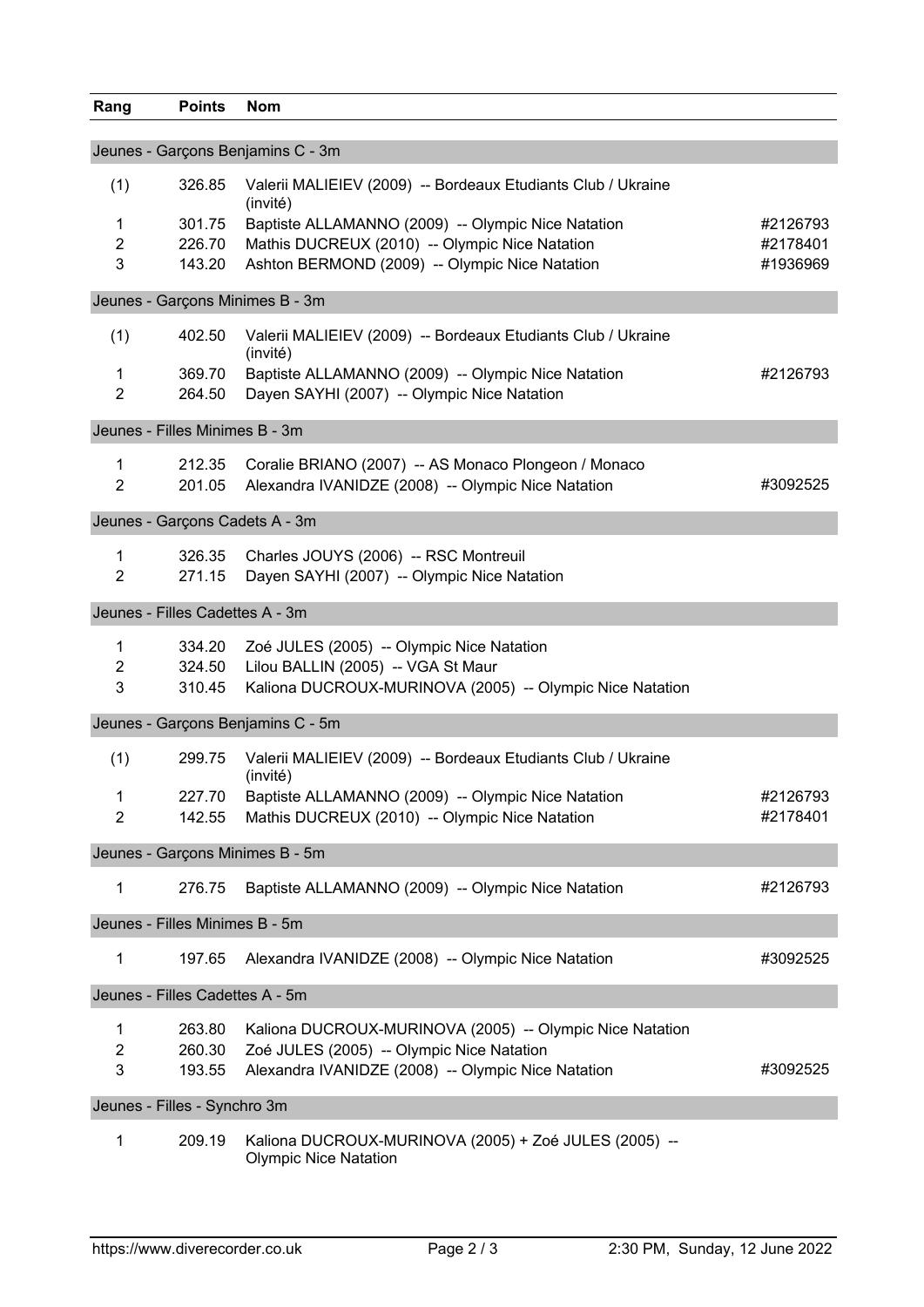|                | Elite - Messieurs - 1m, Éliminatoire |                                                                  |          |
|----------------|--------------------------------------|------------------------------------------------------------------|----------|
| $\mathbf{1}$   | 390.35                               | Jules BOUYER (2002) -- Lyon Plongeon Club                        |          |
| $\overline{2}$ | 385.60                               | Gwendal BISCH (1998) -- Team Strasbourg                          |          |
| 3              | 383.60                               | Alexis JANDARD (1997) -- US Ouest Lyonnais Vaugneray             |          |
| 4              | 195.65                               | Charles JOUYS (2006) -- RSC Montreuil                            |          |
| 5              | 190.40                               | Julien PUCHOIS (2002) -- CS Val d Oise Montmorency               |          |
|                | Elite - Messieurs - 1m, Finale       |                                                                  |          |
| 1              | 397.85                               | Jules BOUYER (2002) -- Lyon Plongeon Club                        |          |
| $\overline{2}$ | 391.65                               | Gwendal BISCH (1998) -- Team Strasbourg                          |          |
| 3              | 381.55                               | Alexis JANDARD (1997) -- US Ouest Lyonnais Vaugneray             |          |
|                | Elite - Dames - 1m, Éliminatoire     |                                                                  |          |
|                |                                      |                                                                  |          |
| 1              | 245.90                               | Naïs GILLET (2002) -- VGA Saint-Maur                             | #1154281 |
| $\overline{2}$ | 221.75                               | Jade GILLET (2001) -- VGA Saint-Maur                             | #1059307 |
| 3              | 208.10                               | Lilou BALLIN (2005) -- VGA St Maur                               |          |
| 4              | 166.55                               | Kaliona DUCROUX-MURINOVA (2005) -- Olympic Nice Natation         |          |
| 5              | 157.40                               | Emily HALLIFAX (2005) -- Lyon Plongeon Club                      | #1638434 |
| 6              | 150.20                               | Zoé JULES (2005) -- Olympic Nice Natation                        |          |
|                | Elite - Dames - 1m, Finale           |                                                                  |          |
| 1              | 253.15                               | Naïs GILLET (2002) -- VGA Saint-Maur                             | #1154281 |
| $\overline{2}$ | 211.80                               | Lilou BALLIN (2005) -- VGA St Maur                               |          |
| 3              | 211.65                               | Jade GILLET (2001) -- VGA Saint-Maur                             | #1059307 |
| 4              | 163.45                               | Kaliona DUCROUX-MURINOVA (2005) -- Olympic Nice Natation         |          |
| 5              | 160.85                               | Zoé JULES (2005) -- Olympic Nice Natation                        |          |
| 6              |                                      |                                                                  |          |
|                | 144.55                               | Emily HALLIFAX (2005) -- Lyon Plongeon Club                      | #1638434 |
|                | Elite - Dames - 3m, Éliminatoire     |                                                                  |          |
| 1              | 276.30                               | Naïs GILLET (2002) -- VGA Saint-Maur                             | #1154281 |
| 2              | 217.50                               | Kaliona DUCROUX-MURINOVA (2005) -- Olympic Nice Natation         |          |
| 3              | 164.00                               | Zoé JULES (2005) -- Olympic Nice Natation                        |          |
|                | Elite - Dames - 3m, Finale           |                                                                  |          |
|                | 257.70                               |                                                                  | #1154281 |
| 1              |                                      | Naïs GILLET (2002) -- VGA Saint-Maur                             |          |
| 2              | 206.60                               | Kaliona DUCROUX-MURINOVA (2005) -- Olympic Nice Natation         |          |
| 3              | 193.90                               | Zoé JULES (2005) -- Olympic Nice Natation                        |          |
|                |                                      | Elite - Dames - 3m Sync, Éliminatoire                            |          |
|                |                                      | 248 16 Naïs GILLET (2002) + Jade GILLET (2001) -- VGA Saint-Maur |          |

|   | 248.16 Naïs GILLET (2002) + Jade GILLET (2001) -- VGA Saint-Maur                             |
|---|----------------------------------------------------------------------------------------------|
| 2 | 209.19 Kaliona DUCROUX-MURINOVA (2005) + Zoé JULES (2005) --<br><b>Olympic Nice Natation</b> |
|   |                                                                                              |

Elite - Dames - 3m Sync, Finale

**Rang Points Nom**

|   | 220.35 | Kaliona DUCROUX-MURINOVA (2005) + Zoé JULES (2005) --                  |
|---|--------|------------------------------------------------------------------------|
|   |        | <b>Olympic Nice Natation</b>                                           |
| 2 | 0.00   | Naïs GILLET (2002) + Jade GILLET (2001) -- VGA Saint-Maur<br>(abandon) |
|   |        |                                                                        |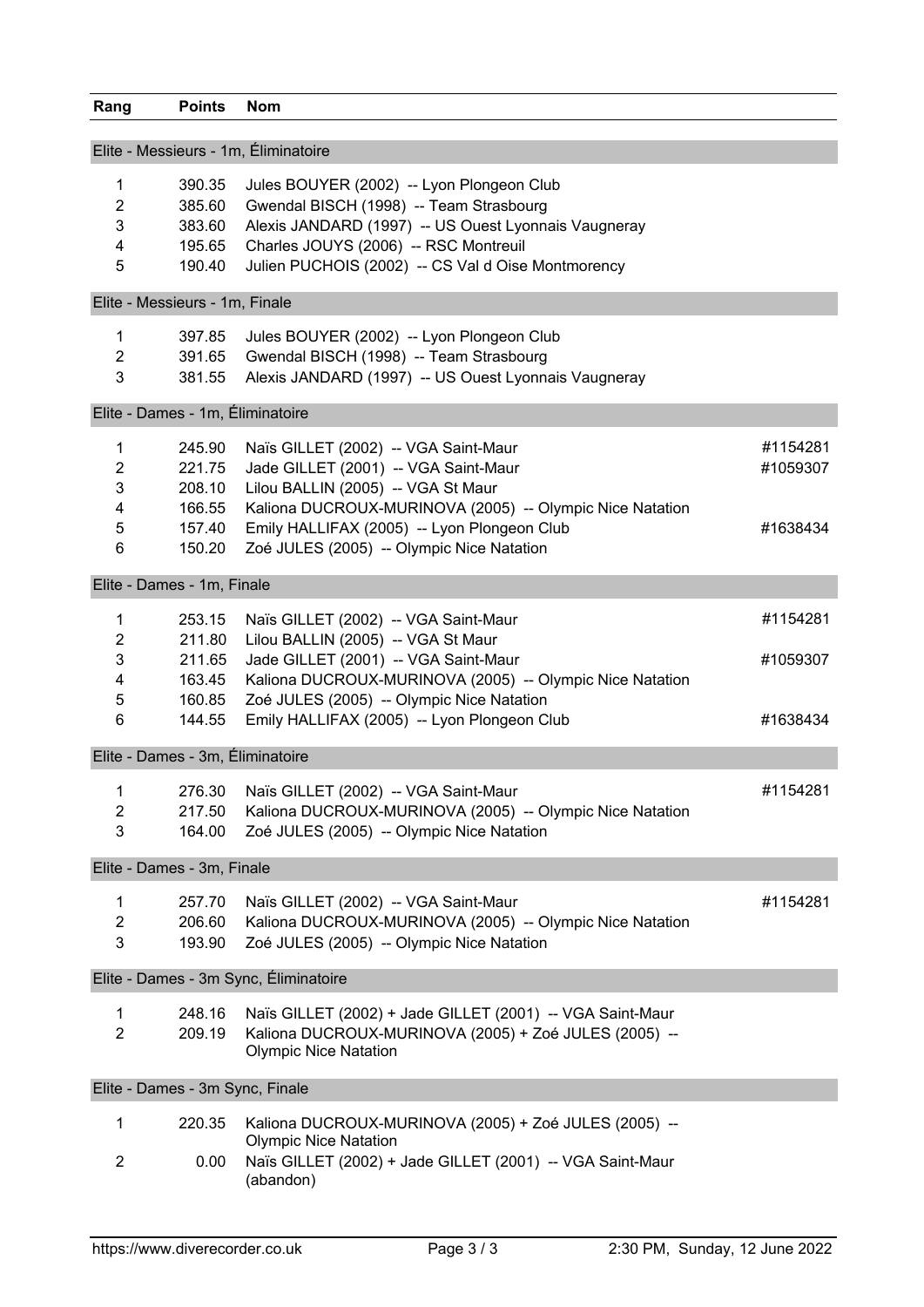# Champts de France Plongeon Jeunes Elites Ete 20

## Carré d'Eau

## Bourg en Bresse



Friday, 10 June 2022 ~ Sunday, 12 June 2022

| Rang           | <b>Points</b>                  | Nom                                                  |
|----------------|--------------------------------|------------------------------------------------------|
|                |                                |                                                      |
|                |                                | Elite - Messieurs - 1m, Éliminatoire                 |
|                |                                |                                                      |
| <b>Elite</b>   |                                |                                                      |
|                | 390.35                         | Jules BOUYER (2002) -- Lyon Plongeon Club            |
| $\overline{2}$ | 385.60                         | Gwendal BISCH (1998) -- Team Strasbourg              |
| 3              | 383.60                         | Alexis JANDARD (1997) -- US Ouest Lyonnais Vaugneray |
| 4              | 195.65                         | Charles JOUYS (2006) -- RSC Montreuil                |
| 5              | 190.40                         | Julien PUCHOIS (2002) -- CS Val d Oise Montmorency   |
|                | Juniors 20 ans et -            |                                                      |
|                | 390.35                         | Jules BOUYER (2002) -- Lyon Plongeon Club            |
| 2              | 195.65                         | Charles JOUYS (2006) -- RSC Montreuil                |
| 3              | 190.40                         | Julien PUCHOIS (2002) -- CS Val d Oise Montmorency   |
|                |                                |                                                      |
|                |                                |                                                      |
|                | Elite - Messieurs - 1m, Finale |                                                      |

#### **Elite**

|              | Juniors 20 ans et - |                                                      |
|--------------|---------------------|------------------------------------------------------|
| 3            | 381.55              | Alexis JANDARD (1997) -- US Ouest Lyonnais Vaugneray |
| 2            | 391.65              | Gwendal BISCH (1998) -- Team Strasbourg              |
| $\mathbf{1}$ | 397.85              | Jules BOUYER (2002) -- Lyon Plongeon Club            |

397.85 Jules BOUYER (2002) -- Lyon Plongeon Club

#### **Elite - Dames - 1m, Éliminatoire**

#### **Elite**

| 1<br>2<br>3<br>4<br>5<br>6 | 245.90<br>221.75<br>208.10<br>166.55<br>157.40<br>150.20 | Naïs GILLET (2002) -- VGA Saint-Maur<br>Jade GILLET (2001) -- VGA Saint-Maur<br>Lilou BALLIN (2005) -- VGA St Maur<br>Kaliona DUCROUX-MURINOVA (2005) -- Olympic Nice Natation<br>Emily HALLIFAX (2005) -- Lyon Plongeon Club<br>Zoé JULES (2005) -- Olympic Nice Natation |
|----------------------------|----------------------------------------------------------|----------------------------------------------------------------------------------------------------------------------------------------------------------------------------------------------------------------------------------------------------------------------------|
|                            | Juniors 20 ans et -                                      |                                                                                                                                                                                                                                                                            |
| 1                          | 245.90                                                   | Naïs GILLET (2002) -- VGA Saint-Maur                                                                                                                                                                                                                                       |
| 2                          | 208.10                                                   | Lilou BALLIN (2005) -- VGA St Maur                                                                                                                                                                                                                                         |
| 3                          | 166.55                                                   | Kaliona DUCROUX-MURINOVA (2005) -- Olympic Nice Natation                                                                                                                                                                                                                   |
| 4                          | 157.40                                                   | Emily HALLIFAX (2005) -- Lyon Plongeon Club                                                                                                                                                                                                                                |

150.20 Zoé JULES (2005) -- Olympic Nice Natation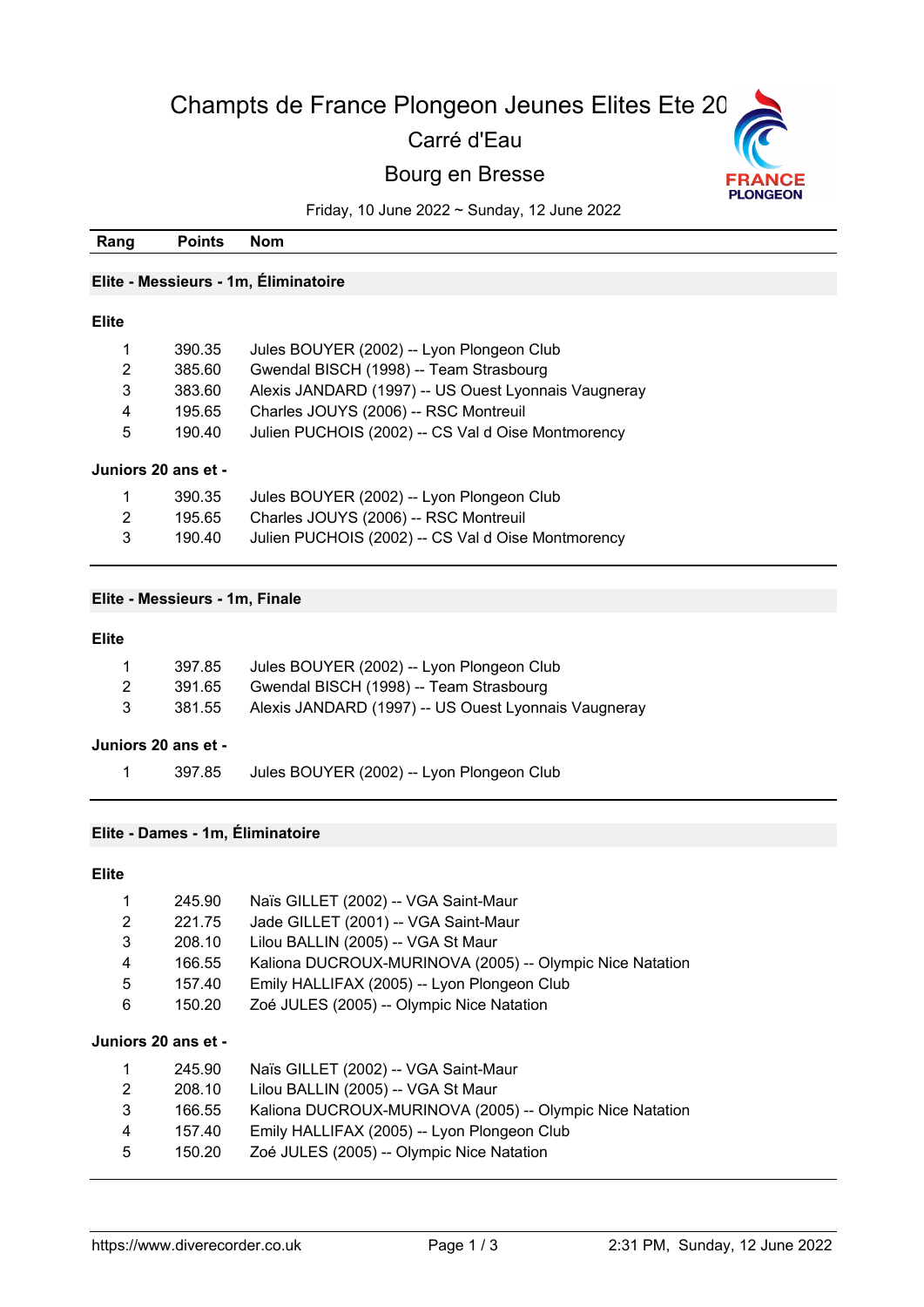### **Elite - Dames - 1m, Finale**

#### **Elite**

| 1<br>2<br>3<br>4<br>5<br>6 | 253.15<br>211.80<br>211.65<br>163.45<br>160.85<br>144.55 | Naïs GILLET (2002) -- VGA Saint-Maur<br>Lilou BALLIN (2005) -- VGA St Maur<br>Jade GILLET (2001) -- VGA Saint-Maur<br>Kaliona DUCROUX-MURINOVA (2005) -- Olympic Nice Natation<br>Zoé JULES (2005) -- Olympic Nice Natation<br>Emily HALLIFAX (2005) -- Lyon Plongeon Club |
|----------------------------|----------------------------------------------------------|----------------------------------------------------------------------------------------------------------------------------------------------------------------------------------------------------------------------------------------------------------------------------|
|                            | Juniors 20 ans et -                                      |                                                                                                                                                                                                                                                                            |
| 1                          | 253.15                                                   | Naïs GILLET (2002) -- VGA Saint-Maur                                                                                                                                                                                                                                       |
| 2                          | 211.80                                                   | Lilou BALLIN (2005) -- VGA St Maur                                                                                                                                                                                                                                         |
| 3                          | 163.45                                                   | Kaliona DUCROUX-MURINOVA (2005) -- Olympic Nice Natation                                                                                                                                                                                                                   |
| 4                          | 160.85                                                   | Zoé JULES (2005) -- Olympic Nice Natation                                                                                                                                                                                                                                  |
| 5                          | 144.55                                                   | Emily HALLIFAX (2005) -- Lyon Plongeon Club                                                                                                                                                                                                                                |

### **Elite - Dames - 3m, Éliminatoire**

#### **Elite**

| 1 | 276.30 | Naïs GILLET (2002) -- VGA Saint-Maur                     |
|---|--------|----------------------------------------------------------|
| 2 | 217.50 | Kaliona DUCROUX-MURINOVA (2005) -- Olympic Nice Natation |
| 3 | 164.00 | Zoé JULES (2005) -- Olympic Nice Natation                |
|   |        |                                                          |

#### **Juniors 20 ans et -**

|   | 276.30 | Naïs GILLET (2002) -- VGA Saint-Maur                     |
|---|--------|----------------------------------------------------------|
| 2 | 217.50 | Kaliona DUCROUX-MURINOVA (2005) -- Olympic Nice Natation |
| 3 | 164.00 | Zoé JULES (2005) -- Olympic Nice Natation                |

#### **Elite - Dames - 3m, Finale**

#### **Elite**

| $\mathbf{1}$ |        | 257.70 Naïs GILLET (2002) -- VGA Saint-Maur                     |
|--------------|--------|-----------------------------------------------------------------|
| 2            |        | 206.60 Kaliona DUCROUX-MURINOVA (2005) -- Olympic Nice Natation |
| 3            | 193.90 | Zoé JULES (2005) -- Olympic Nice Natation                       |

#### **Juniors 20 ans et -**

| $\overline{1}$ | 257.70 | Naïs GILLET (2002) -- VGA Saint-Maur                     |
|----------------|--------|----------------------------------------------------------|
| 2              | 206.60 | Kaliona DUCROUX-MURINOVA (2005) -- Olympic Nice Natation |
| 3              | 193.90 | Zoé JULES (2005) -- Olympic Nice Natation                |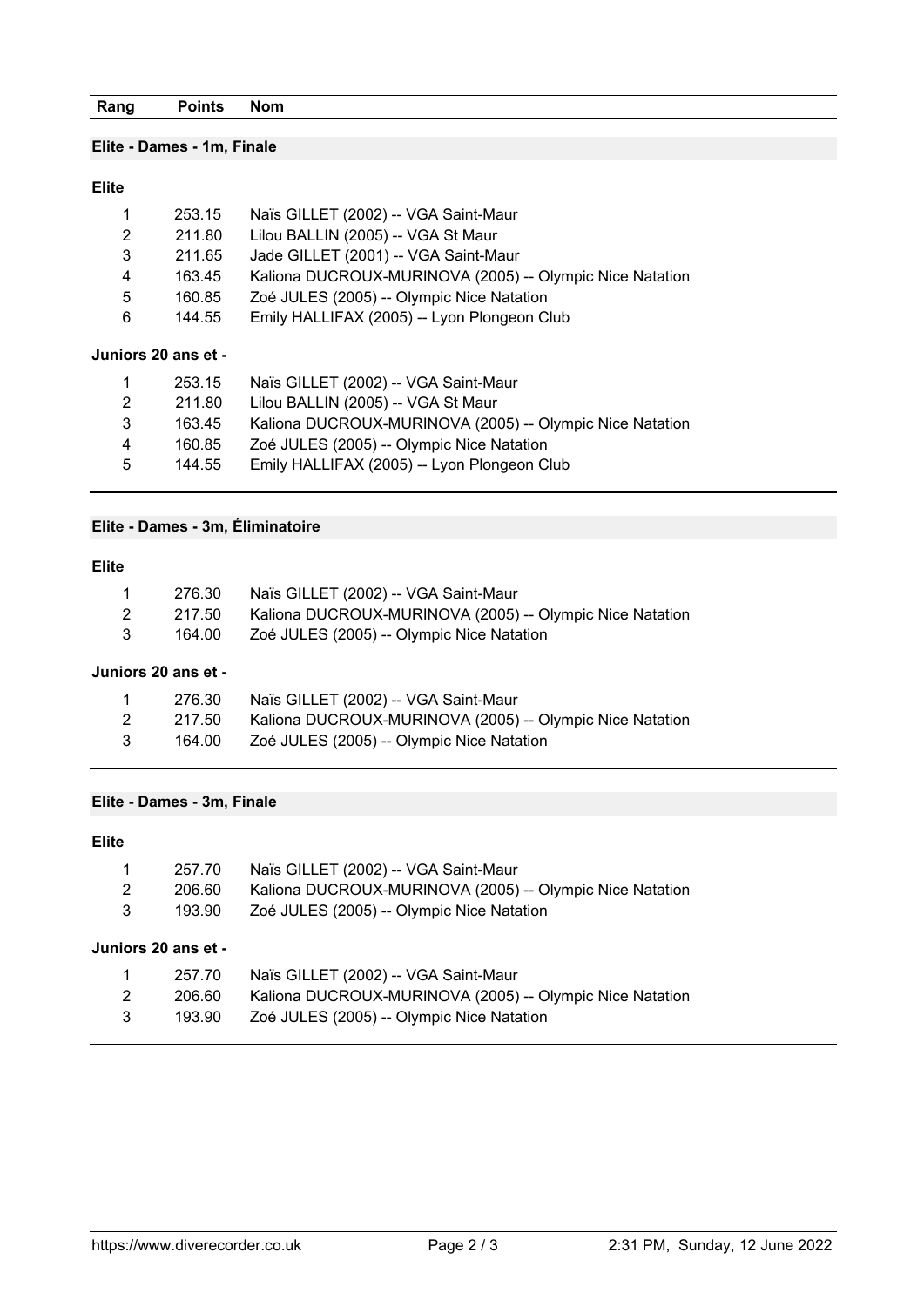| Rang                | <b>Points</b>                         | <b>Nom</b>                                                                  |  |  |  |  |
|---------------------|---------------------------------------|-----------------------------------------------------------------------------|--|--|--|--|
|                     |                                       |                                                                             |  |  |  |  |
|                     | Elite - Dames - 3m Sync, Eliminatoire |                                                                             |  |  |  |  |
|                     |                                       |                                                                             |  |  |  |  |
| <b>Elite</b>        |                                       |                                                                             |  |  |  |  |
| 1                   | 248.16                                | Naïs GILLET (2002) + Jade GILLET (2001) -- VGA Saint-Maur                   |  |  |  |  |
| 2                   | 209.19                                | Kaliona DUCROUX-MURINOVA (2005) + Zoé JULES (2005) -- Olympic Nice Natation |  |  |  |  |
|                     |                                       |                                                                             |  |  |  |  |
|                     | Juniors 20 ans et -                   |                                                                             |  |  |  |  |
| 1                   | 209.19                                | Kaliona DUCROUX-MURINOVA (2005) + Zoé JULES (2005) -- Olympic Nice Natation |  |  |  |  |
|                     |                                       |                                                                             |  |  |  |  |
|                     |                                       |                                                                             |  |  |  |  |
|                     | Elite - Dames - 3m Sync, Finale       |                                                                             |  |  |  |  |
|                     |                                       |                                                                             |  |  |  |  |
| <b>Elite</b>        |                                       |                                                                             |  |  |  |  |
| 1                   | 220.35                                | Kaliona DUCROUX-MURINOVA (2005) + Zoé JULES (2005) -- Olympic Nice Natation |  |  |  |  |
| $\overline{2}$      | 0.00                                  | Naïs GILLET (2002) + Jade GILLET (2001) -- VGA Saint-Maur (abandon)         |  |  |  |  |
|                     |                                       |                                                                             |  |  |  |  |
| Juniors 20 ans et - |                                       |                                                                             |  |  |  |  |
| 1                   | 220.35                                | Kaliona DUCROUX-MURINOVA (2005) + Zoé JULES (2005) -- Olympic Nice Natation |  |  |  |  |
|                     |                                       |                                                                             |  |  |  |  |